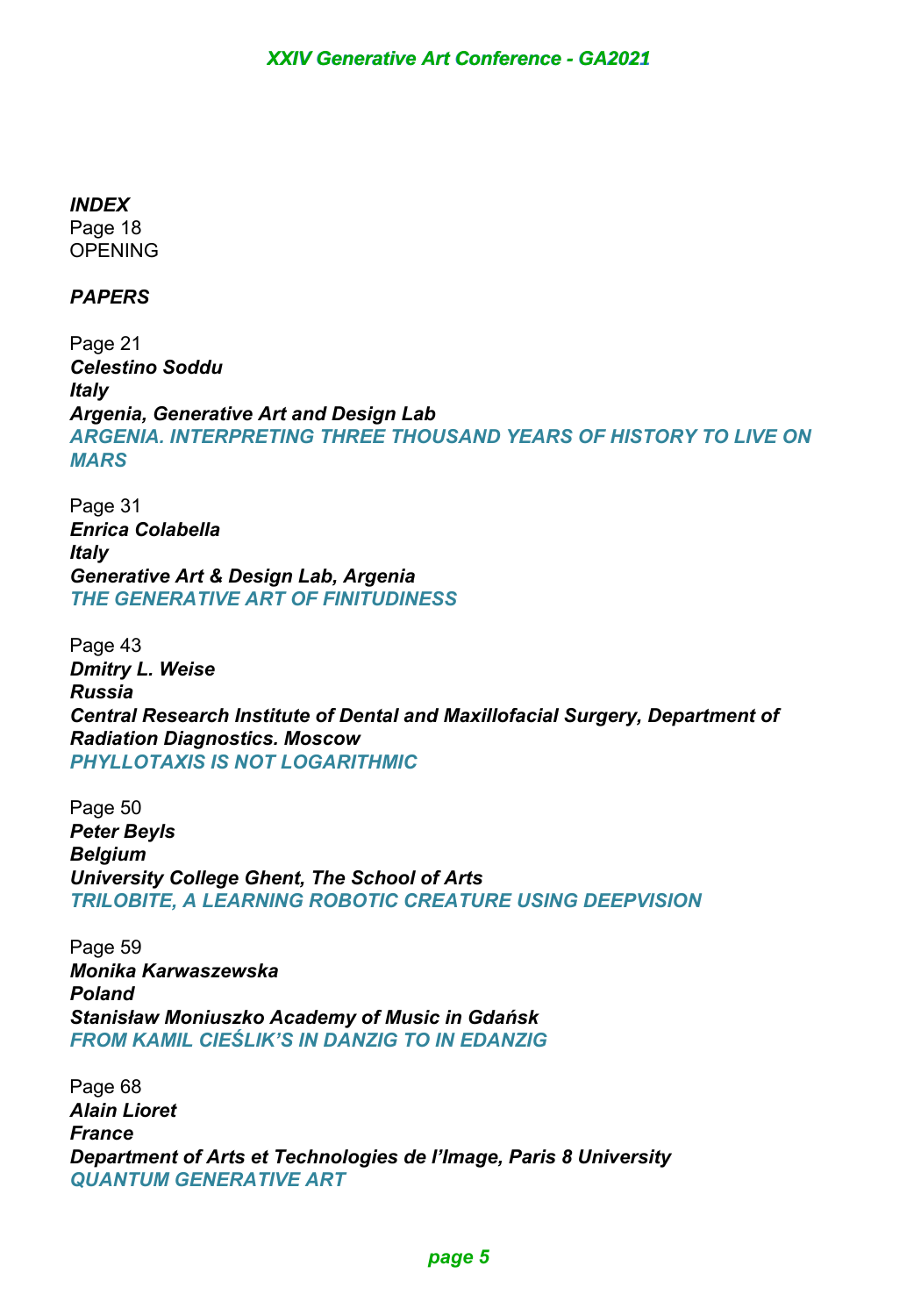Page 74 *Nicolas Reeves, J.M. Chomaz, V. Cusson Canada School of Design, University of Quebec in Montreal, Hydrodynamics laboratory, École Polytechnique, Paris-Saclay, Music & Techology, McGill University, Montreal, TECTONICS OF THE MISTS :SCULPTING THE VERY SUBSTANCE OF CLOUDS*

Page 87 *Ben Baruch Blich Israel Faculty of the Arts MODELLING OF ARCHITECTURAL MODEL*

Page 92 *Jack Ox USA Creative Director of Intermedia Projects Inc Research Associate with the Center for Advanced Research Computing, UNM Research Fellow at ART/SCI Lab, ATEC, University of Texas, Dallas DATA FROM DADA: MAPPING KURT SCHWITTERS' SOUND-POEM, THE URSONATE, INTO A 73 SQUARE METER PAINTING XXIV Generative Art Conference - GA2021*<br> *XXIV Generative Art Conference - GA2021*<br> *XXIV Generative In Montreal, Hydrodyna*<br> *Paris-Saclay, Music & Techology, McGill<br>
MISTS :SCULPTING THE VERY SUBSTAN<br>
RTISCI Lab, ATEC,* 

Page 102 *Jan Paredaens Belgium University of Antwerp THE BEAUTY-DEGREE OF PARAMETERS IN GENERATIVE ART*

Page 109 *David Upton UK Artist A SYSTEM FOR GENERATING COLOURS AND IMAGES USING 'ONE-TIME' CRYPTOGRAPHY*

Page 120 *Philip Galanter USA Department of Visualization, Texas A&M University, College Station, Texas THE ONTOLOGY OF GENERATIVE ART, INFORMATION, AND UNIVERSAL DARWINISM*

Page 127 *Stefanie Egger, Christian Lepenik*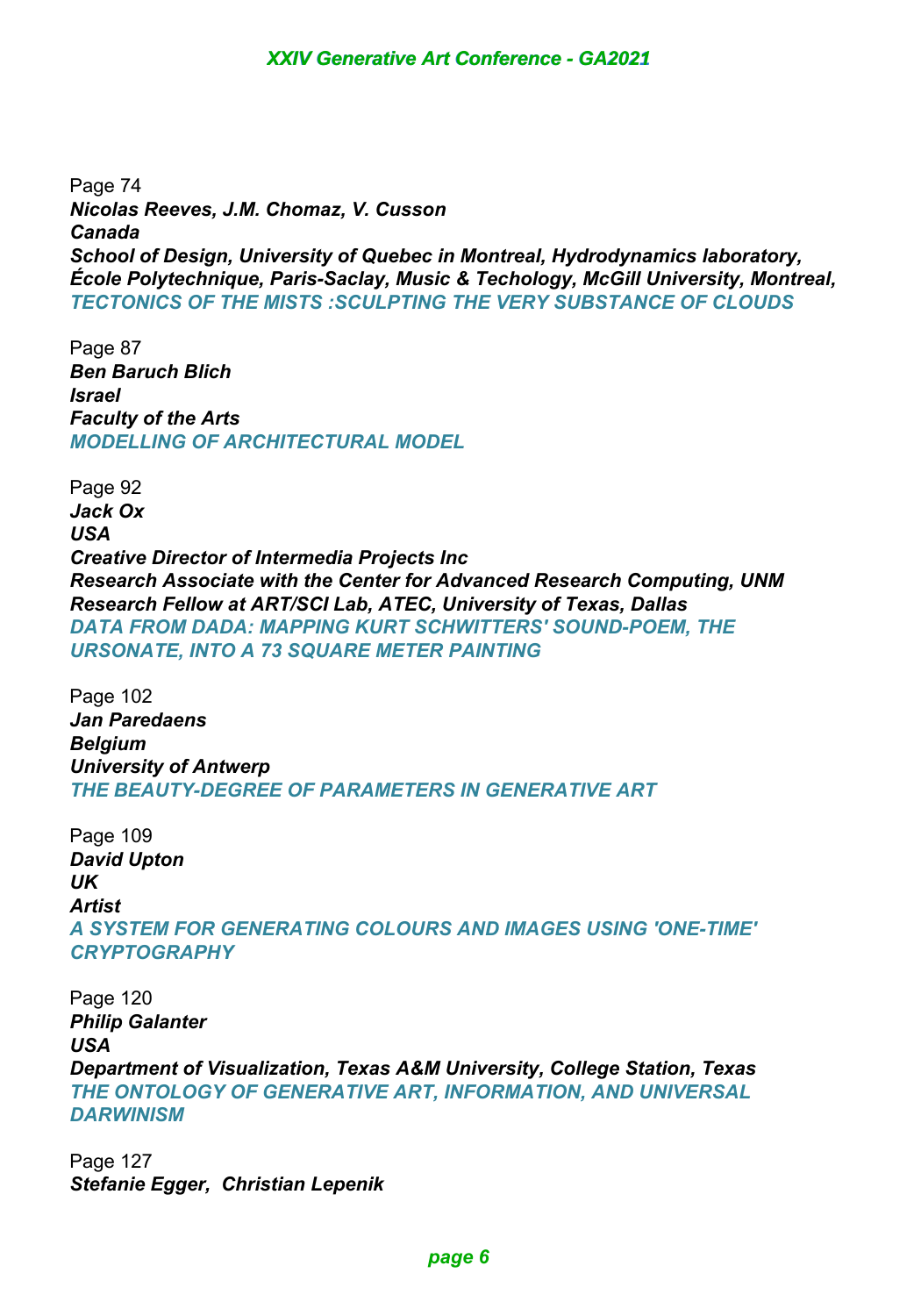*Austria The Invisible Lab, Graz LINEARISATION OF NON-LINEAR PROBLEMS – CURATING A WRITTEN EXHIBITION*

Page 133 *Chad Eby USA School of Art and Visual Studies, University of Kentucky, Lexington, KY, AMONG BLACK BOXES AND MAZE-BUILDING RATS: REFLECTIONS ON ART MAKING WITH AUTONOMOUS RULES; AUTOMATIC CITIES*

Page 144 *Guillaume Rochais France ACCRA, Université de Strasbourg FROM CODE TO OBJECT: ISSUES, APPROACH, AND PROBLEMATICS OF THE REIFIED ALGORITHMIC ARTWORK; SIGNS (2018 - IN PROGRESS*

Page 153 *Nicolai Steinø Denmark Aalborg University, Department of Architecture and Media Technology PARAMETRIC URBAN DESIGN AS A MEDIUM FOR THE ARTISTIC EXPLORATION OF URBAN SPACE AND FORM*

Page 165 *Yan Bello Mendez Spain CREATIVE FOUNDER & AI EXPERT. SPACEMINDS SL, MADRID USING GENERATIVE ART, DATA-STORYTELLING AND ARTIFICIAL INTELLIGENCE BASED GAMES AS EDUCATIONAL RESOURCES TO GENERATE AWARENESS ABOUT FALLS PREVENTION XXIV Generative Art Conference - GA2021*<br> *XXIV Generative Art Conference - GA2021*<br> *XXIV Generally FROBLEMS – CURATING A V*<br> *XXIV Generally Diversity of Kentucky, Lexing 78*<br> *XXIV Generation Indiversity of Kentucky, L* 

Page 179 *Dragana Ciric Serbia University of Belgrade [EXO] BETWEEN THE SCIENTIFIC AND ARTISTIC METHODOLOGIES: OPERATING REGIMES, OR SOFT ARCHITECTURE OF THE INTEGRATIVE RESPONSIVE KINETIC SYSTEM* 

Page 208 *Sławomir Wojtkiewicz Poland Technical University of Bialystok, Faculty of Architecture, Department of Visual Arts*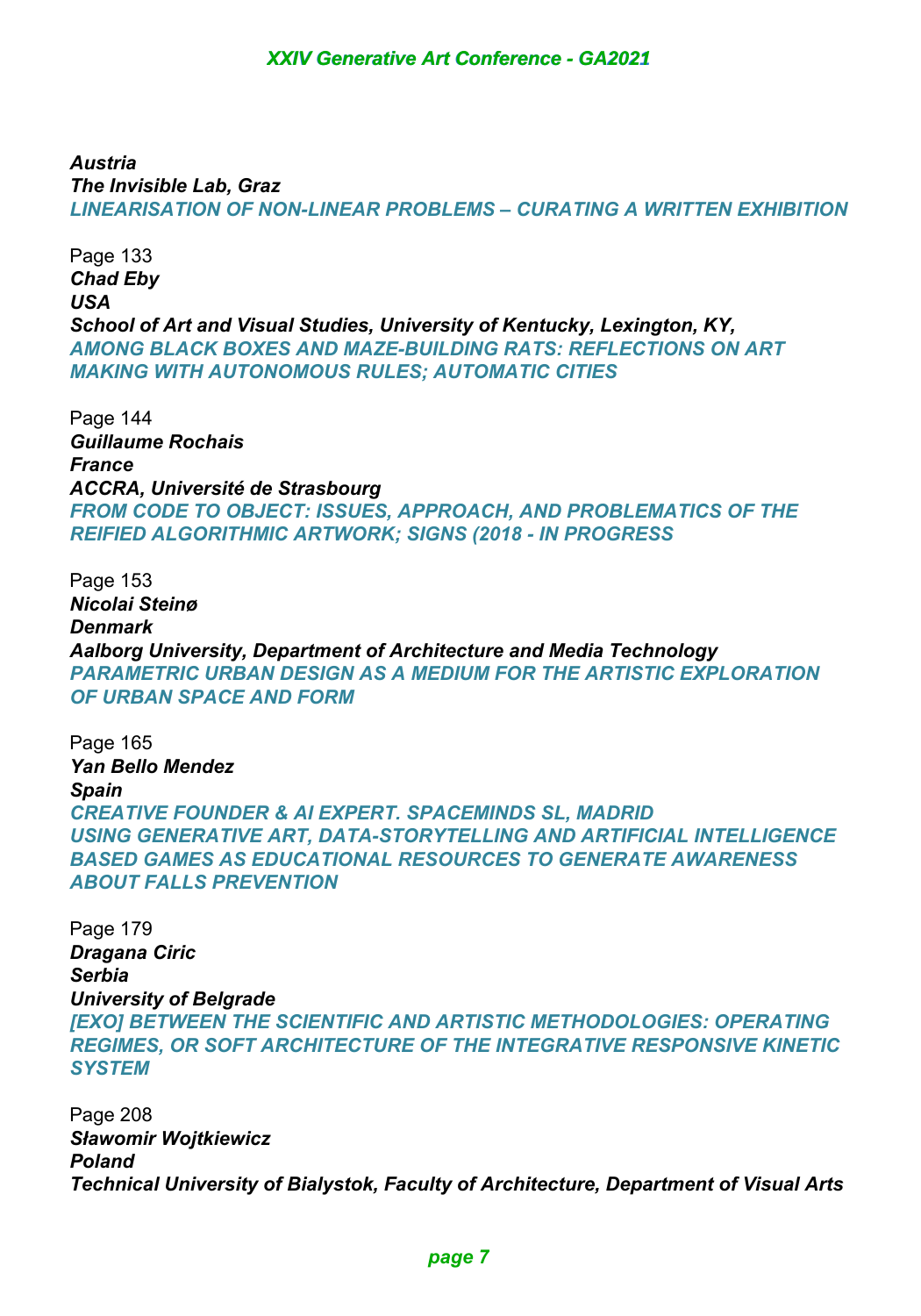*THE APPLICATION OF GENERATIVE DESIGN SYSTEM AND BIM IN THE SHAPING OF CONTEMPORARY RESIDENTIAL ARCHITECTURE DESIGN APPROACH. performance: THE LAND, THE CITY*

Page 216 *Nathan Matteson, Nicholas Kersulis USA School of Design, College of Computing and Digital Media, DePaul University, Chicago IL; Otis College of Art and Design, Los Angeles CA GOOD-FOR-NOTHING (NO. 2) AND GOOD-FOR-NOTHING (POURS)*

Page 220 *Stig Møller Hansen Denmark Center for Design & Visual Communication, Danish School of Media and Journalism, Copenhagen PROGRAMMING FOR GRAPHIC DESIGNERS: BUILDING A PROJECT-BASED INTERACTIVE ONLINE TEXTBOOK AROUND VIDEO WORKED EXAMPLES XXIV Generative Art Conference - GA2021<br>
F GENERATIVE DESIGN SYSTEM AND BII<br>
Y RESIDENTIAL ARCHITECTURE DESIGN<br>
AND, THE CITY<br>
holas Kersulis<br>
Ilege of Computing and Digital Media, DeF<br>
ge of Art and Design, Los Angeless* 

Page 231 *Stephen M Campbell UK The Puzzle Factory, Salford THE PUZZLE FACTORY'S, GENERATIVE ART STUDIO* 

Page 242 *Ahmed Abdulwahid Dhannoon Taha, Oday Qusay Abdulqader Alchalabi Iraq Department of Architecture Engineering, College of Engineering, University of Mosul THE USE OF THE MULTI-FRAMING MECHANISM IN THE FACADES OF ISLAMIC ARCHITECTURE* 

Page 249 *Andre Kudra Germany AoC Initiative, Germany | Echtzeit – Digitale Kultur, Switzerland DEMOSCENE DARK MATTER – THE CULTURE THAT MAKES PEOPLE STAY IN THE SCENE*

Page 256 *Volodymyr V. Riznyk Ukraine Department of Automated Control Systems, Lviv Polynechnic National University GENERATIVE DESIGN UNDER THE INTELLIGENT MANIFOLD COORDINATE SYSTEMS*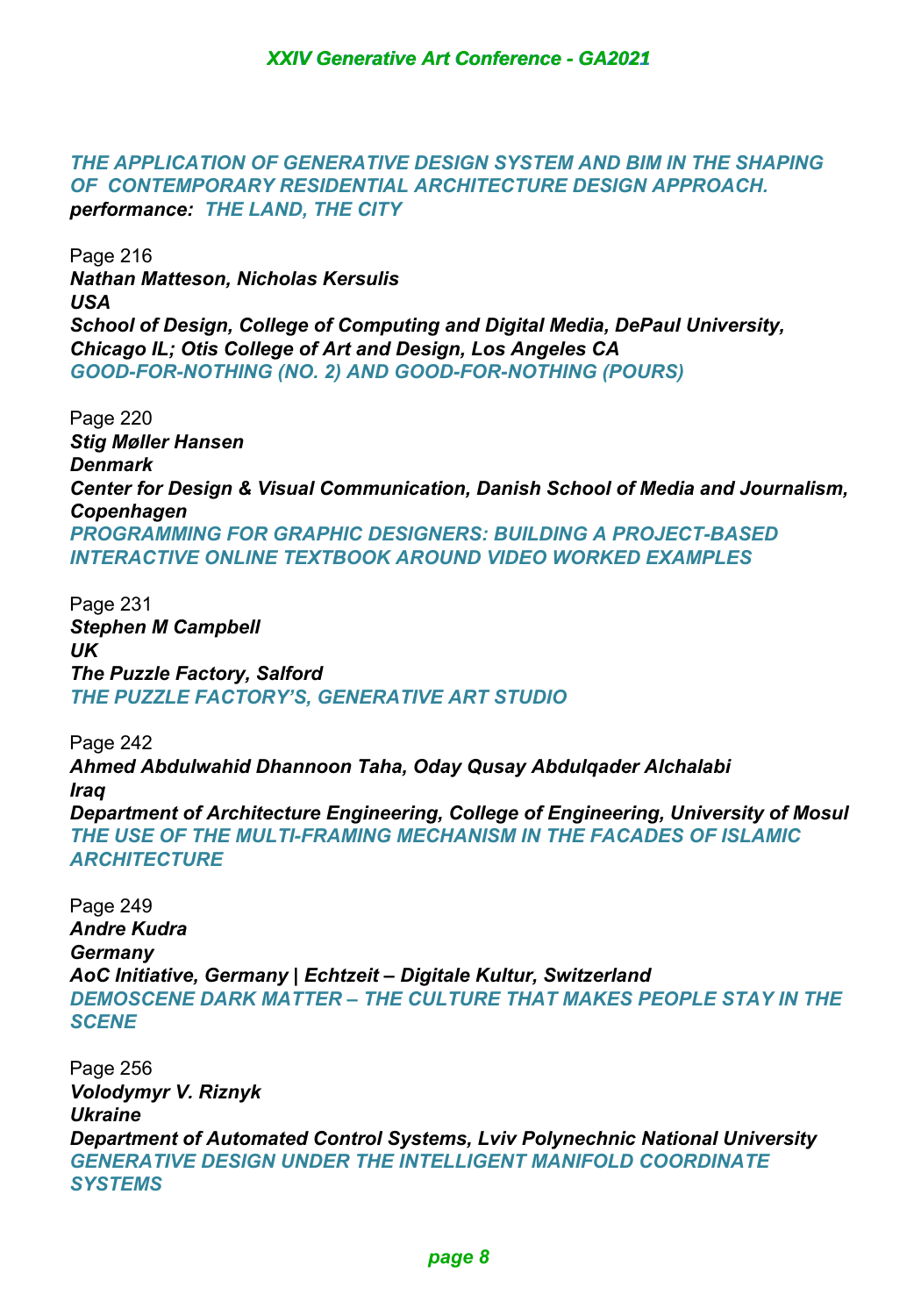Page 268 *Ela Krieger Israel Art Department, Oranim Academic College, Kiryat Tiv'on ON ARTISTIC AUTONOMY AND THE PATTERN IN JASPER JOHNS'S SCENT (1973– 1974)*

Page 276 *Marie-Pascale Corcuff France GRIEF, ENSAB, Rennes BACK TO SNOWFLAKES, AND BEYOND* 

Page 287 *Hedy Hurban UK Department of Art, Design Architecture, University of Plymouth AN EXPLORATION OF SOUND, DIGITAL ART, PERFORMANCE, AND WEARABLE TECHNOLOGY INSPIRED BY TRADITIONAL WHIRLING DERVISH MOVEMENT AND FLAMENCO DANCE*

Page 300 *Joshua Holden USA Department of Mathematics, Rose-Hulman Institute of Technology, Terre Haute, IN STOCHASTIC SNARE DRUMS AND TRANSITION-MATRIX TOM-TOMS: COMPOSING ROCK DRUM KIT SOLOS USING STOCHASTIC PROCESSES*

Page 307 *Helena A. Verrill UK Warwick Mathematics Institute FRACTALS FROM TRUCHET TILINGS*

Page 315 *Daniel Bisig, Ephraim Wegner UK, Switzerland, Germany Center for Dance Research, Coventry University, Coventry, United Kingdoms, Institute for Computer Music and Sound Technology, Zurich University of the arts, Zurich, Offenburg University, Offenburg PUPPETEERING AN AI - INTERACTIVE CONTROL OF A MACHINE-LEARNING BASED ARTIFICIAL DANCER XXIV Generative Art Conference - GA2021*<br> *im Academic College, Kiryat Tiv'on<br>
MWY AND THE PATTERN IN JASPER JOH<br>
Sesaling Architecture, University of Plymouth<br>
F SOUND, DIGITAL ART, PERFORMANCE,<br>
RED BY TRADITIONAL WHIRL*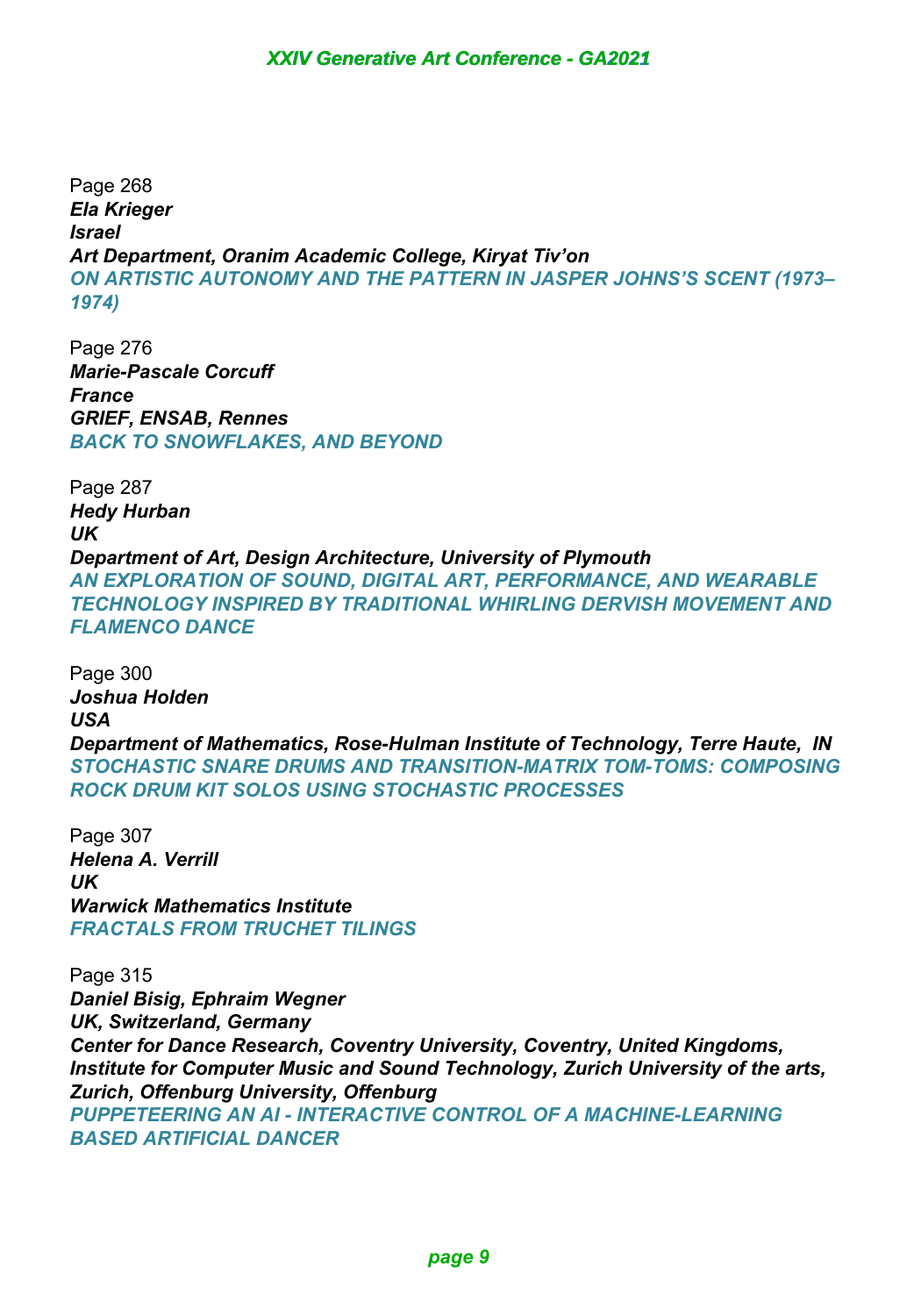Page 333 *Henk Hietbrink The Netherlands independent researcher, Utrecht A VISUAL INTERPRETER FOR PRE-DEFINED MUQARNAS UNITS*

Page 343 *Irene Rousseau USA Artist, President American Abstract Artist NATURE AS A STRATEGY FOR PATTERN FORMATION IN ART*

Page 349 *Tanmay Banerjee, Alain Lioret, John Bardakos France Team INREV / AI-AC Lab, Université Paris 8 Vincennes Saint-Denis re-prOCesS.iN\_(g)\_ene/Rate: [GENERATIVE PROPERTIES OF A LINE IN SYSTEMS ART & RELATIONAL AESTHETICS]*

Page 353 *Daniel Larrain Chile Catholic University of Chile; McGill University PROJECTING TEXT TO MUSICAL MATERIALS: MAPPING AS A CREATIVE PROCESS*

Page 363 *Jeffrey M. Morris USA Department of Performance Studies, Texas A&M University, College Station, Texas THE MUSIC OF MACHINE MISREADING: MACHINE LEARNING ARTIFACTS AS SOURCES FOR ARTISTIC CONTENT AND CONTROL XXIV Generative Art Conference - GA2021*<br> *XXIV Generative Art Conference - GA2021*<br> *Xican Abstract Artist*<br> *XIEGY FOR PATTERN FORMATION IN ART<br>
<i>XIA Universite Parts 8 Vincennes Saint-DeneRate: [GENERATIVE PROPERTIES O* 

Page 369 *Erik Demaine, Martin Demaine USA Massachusetts Institute of Technology, Cambridge, MA MORE THAN WORDS: FONTS AS GENERATIVE ART*

Page 379 *Aamina Karim Malik Pakistan MEMORIES WITH SOUNDS*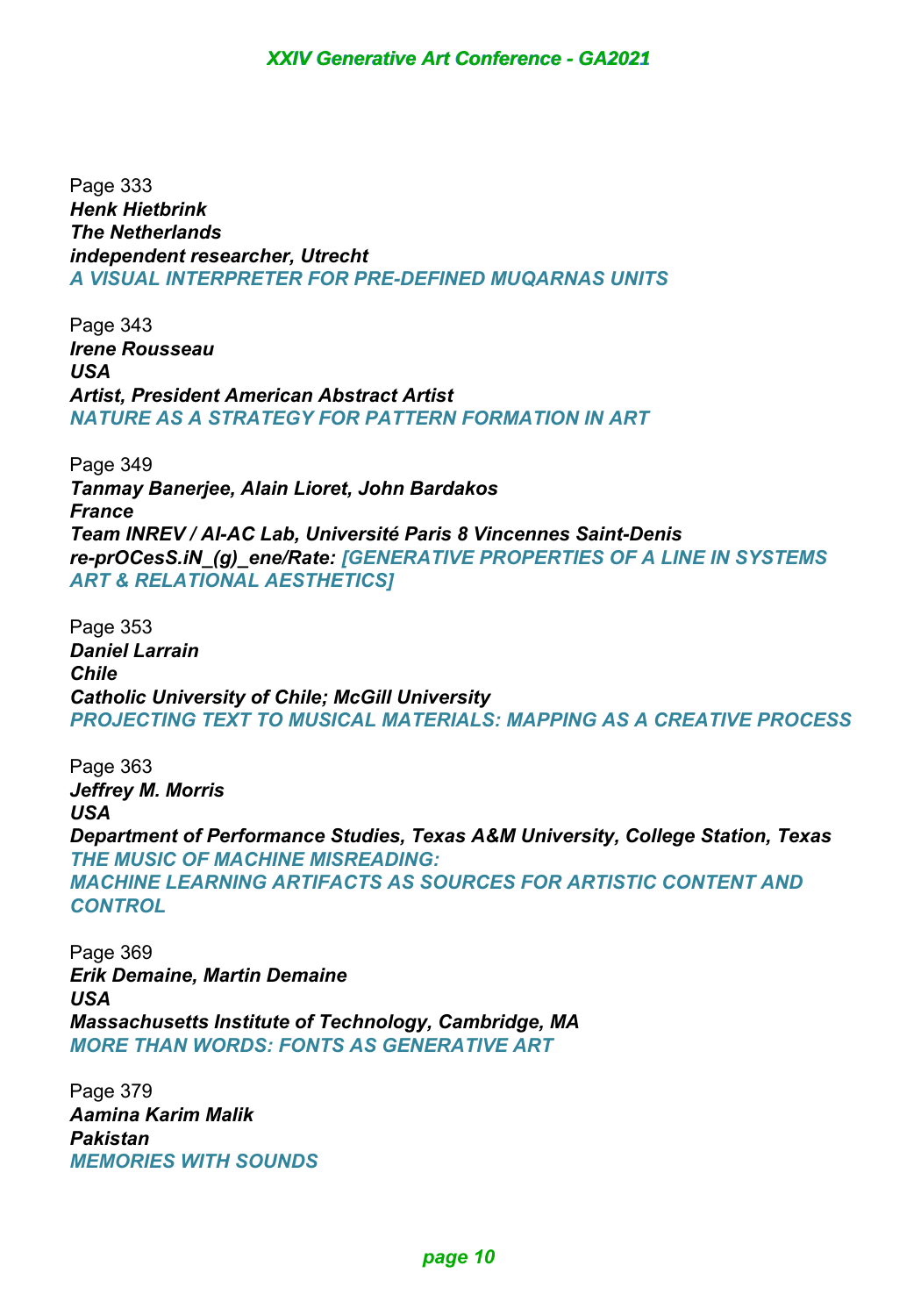Page 388 *Artemis Moroni, Jonatas Manzolli, C. Dezotti, E. Nascimento, T. Lacerda, G. Kuae, D. Gonçalves, M. Medicina Brazil Division of Cyberphysical Systems – CTI Renato Archer, Institute of Arts, University of Campinas RE-DRAWING CAMPINAS WITH DISC-RABISCO XXIV Generative Art Conference - GA2021*<br> *Atas Manzolli, C. Dezotti, E. Nascimento, T.<br>
are<br>
sical Systems – CTI Renato Archer, Institu<br>
NAS WITH DISC-RABISCO<br>
Picozzi<br>
rict of Columbia, The Catholic University<br>
YYSICAL:* 

Page 394 *Davide Prete, Sergio Picozzi USA University of the District of Columbia, The Catholic University of America FROM DIGITAL TO PHYSICAL: BEST PRACTISES TO 3D PRINT DIGITAL MODELS IN LARGE SCALE PHYSICAL MODELS*

Page 399 *Christopher Fry UK Westminster School of Art, University of Westminster ENCOUNTERS WITH ERRORS: HOW THE ERROR SHAPES RELATIONSHIPS WITH DIGITAL MEDIA PRACTICE*

Page 4*09 Alp Tuğan, Turkey GRADUATE SCHOOL OF SOCIAL SCIENCES, ÖZYEĞIN UNIVERSITY, İSTANBUL LIBERATION OF THE MEDIUM: DECENTRALIZATION OF DYNAMIC GENERATIVE ART CREATIONS BY NFT MARKETPLACES*

Page 421 *Benjamin Storch UK Sculpture Artist POINT OF CREATION*

Page 427 *Robert Spahr USA School of media arts, Southern Illinois University Carbondale DEFENDING UNCERTAINTY: THE CREATIVE PROCESS AND GENERATIVE ART;* 

Page 428 *Liu Yi-yang Tyler Finland Department of New Media, Aalto University, Espoo ENDLESS, NAMELESS SCULPTURE: HACK THE CRAFTIVISM THROUGH AI*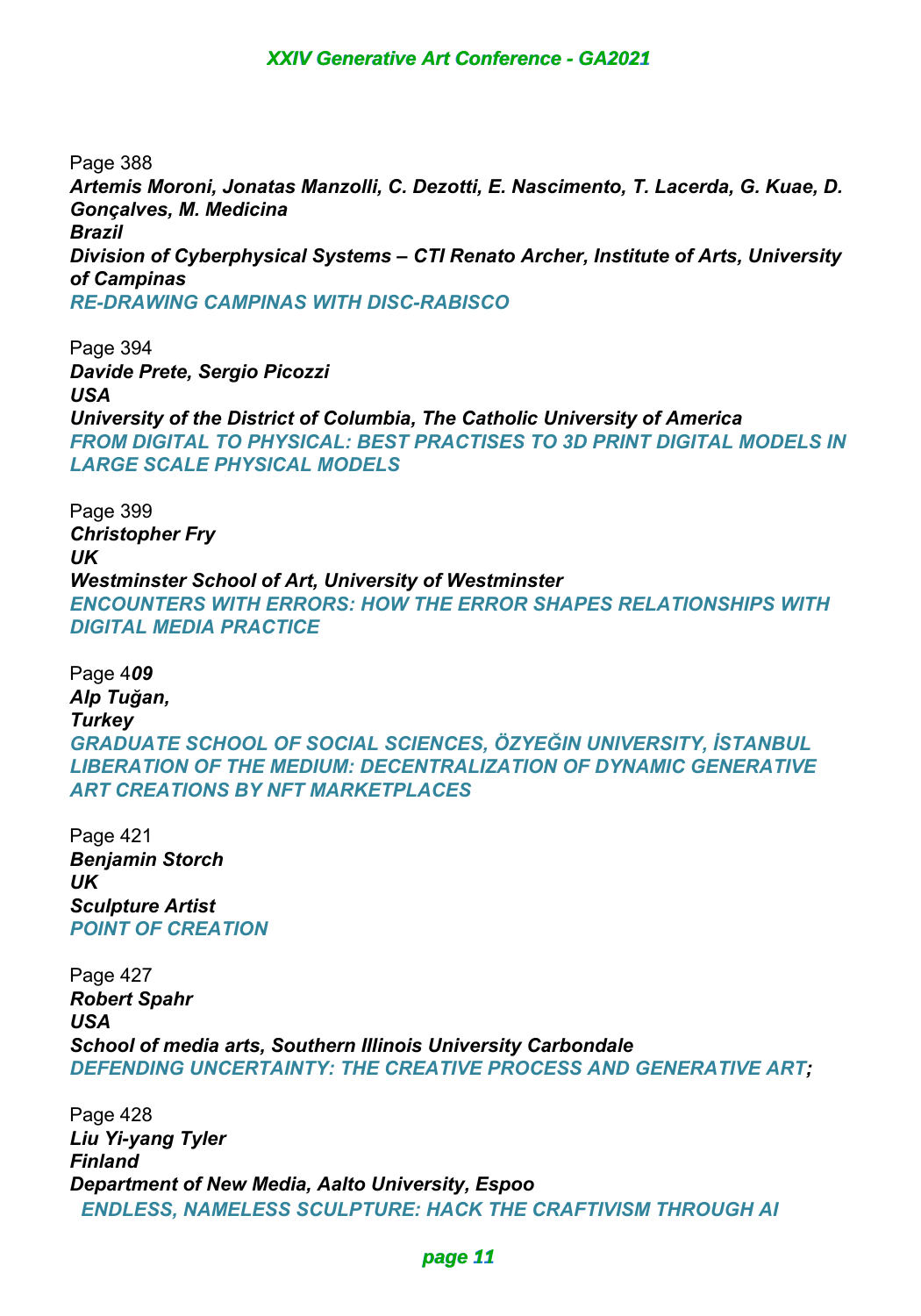Page 435 *Performnces, Artworks, and Posters* 

Page 437 *Enrica Colabella, Celestino Soddu, Nicola Baroni, Pitano Perra Italy Generative Art & Design Lab, Argenia OVER THE STONES OF FINITUDINESS*

Page 442 *Beata Oryl, Michał Garnowski Poland Stanisław Moniuszko Academy of Music in Gdańsk IN DANZIG. A CHOREOGRAPHIC INPHRASIS*

Page 444 *Kathryn Ricketts, Angela Ferraiolo, Arne Eigenfeldt Canada, USA Faculty of Education, University of Regina, Regina; Visual Arts Faculty, Sarah Lawrence College, New York; School for the Contemporary Arts, Vancouver BLOMSTER - THE HUMAN GARDEN XXIV Generative Art Conference - GA2021*<br>*XXIV Generative Art Conference - GA2021*<br>*X*<br>*XIV Generation Softer Space 2015*<br>*XIV FUNTUDINESS*<br>*X*<br>*XOGRAPHIC INPHRASIS<br>Page Areraiolo, Arne Eigenfeldt<br><i>University of Regina, R* 

Page 446 *Kathryn Ricketts, Scott Morgan Canada Faculty of Education, University of Regina RECOLLECTIONS WORN*

Page 448 *Robert Spahr, Jay Needham USA School of media arts, Southern Illinois University Carbondale OBJECTS, PERCEPTION AND TIME: THE PRESENT MOMENT AMPLIFIER AND THE COMING OF AUTO-GENERATIVE SYNTHETIC SOUND*

Page 449 *Barbara Loi Italy*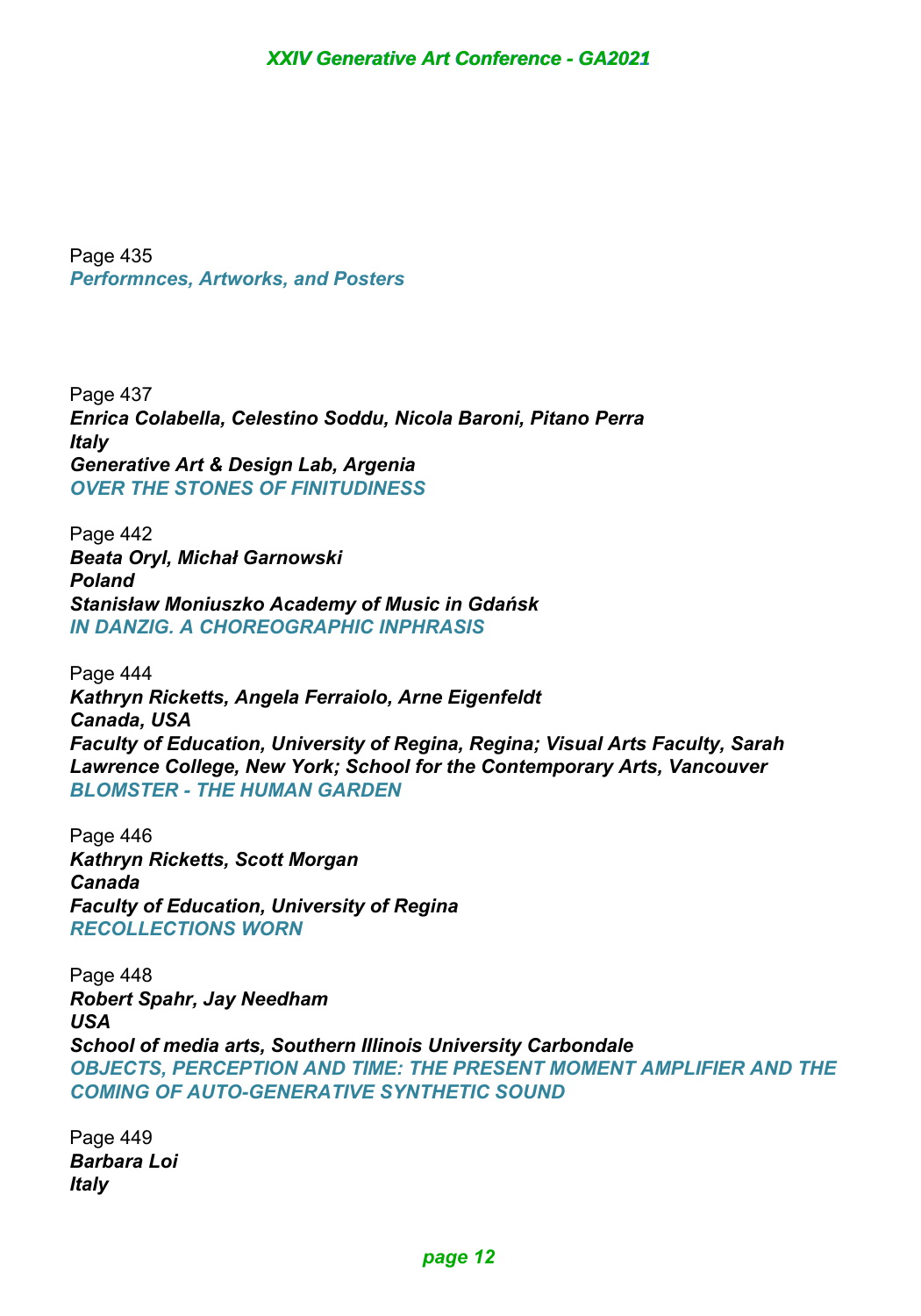*poet VOICES OF JANAS, VOICES OF SIRENS SOURCES FOR ARTISTIC CONTENT AND CONTROL*

Page 454 *Arne Eigenfeldt Canada School for the Contemporary Arts Simon Fraser University, Vancouver THE NEW NORMAL*

Page 455 *Angela Ferraiolo USA Visual and Studio Arts, Sarah Lawrence College, Bronxville, New York GEOLOGY: A GENERATIVE ARTWORK*

Page 457 *Anjika Verma USA Art Department, University of Wisconsin-Madison, Madison DUET*

Page 462 *Caitlin E. McDonald UK Creative Informatics, University of Edinburgh, Edimburgh PELICAN STAIRS: A WAPPING GREAT PANDEMIC MEMOIR*

Page 466 *Santo Leonardo Italy ICT Manager / Generative Artist UNPREDICTABLE ENDLESS VARIATIONS GENERATED BY HARD MATH PROBLEMS XXIV Generative Art Conference - GA2021*<br> *YOICES OF SIRENS<br>
MPORTY ART AND CONTROL<br>
MPORTY Arts Simon Fraser University, Val<br>
ATIVE ARTWORK<br>
PATIVE ARTWORK<br>
PATIVE ARTWORK<br>
PATIVE ARTWORK<br>
THE SERIES VARIATIONS GENERATED* 

Page 469 *Craig Jackson, Jeff Nilan USA Department of Mathematics and Computer Science Ohio; Wesleyan University, Delaware, OH*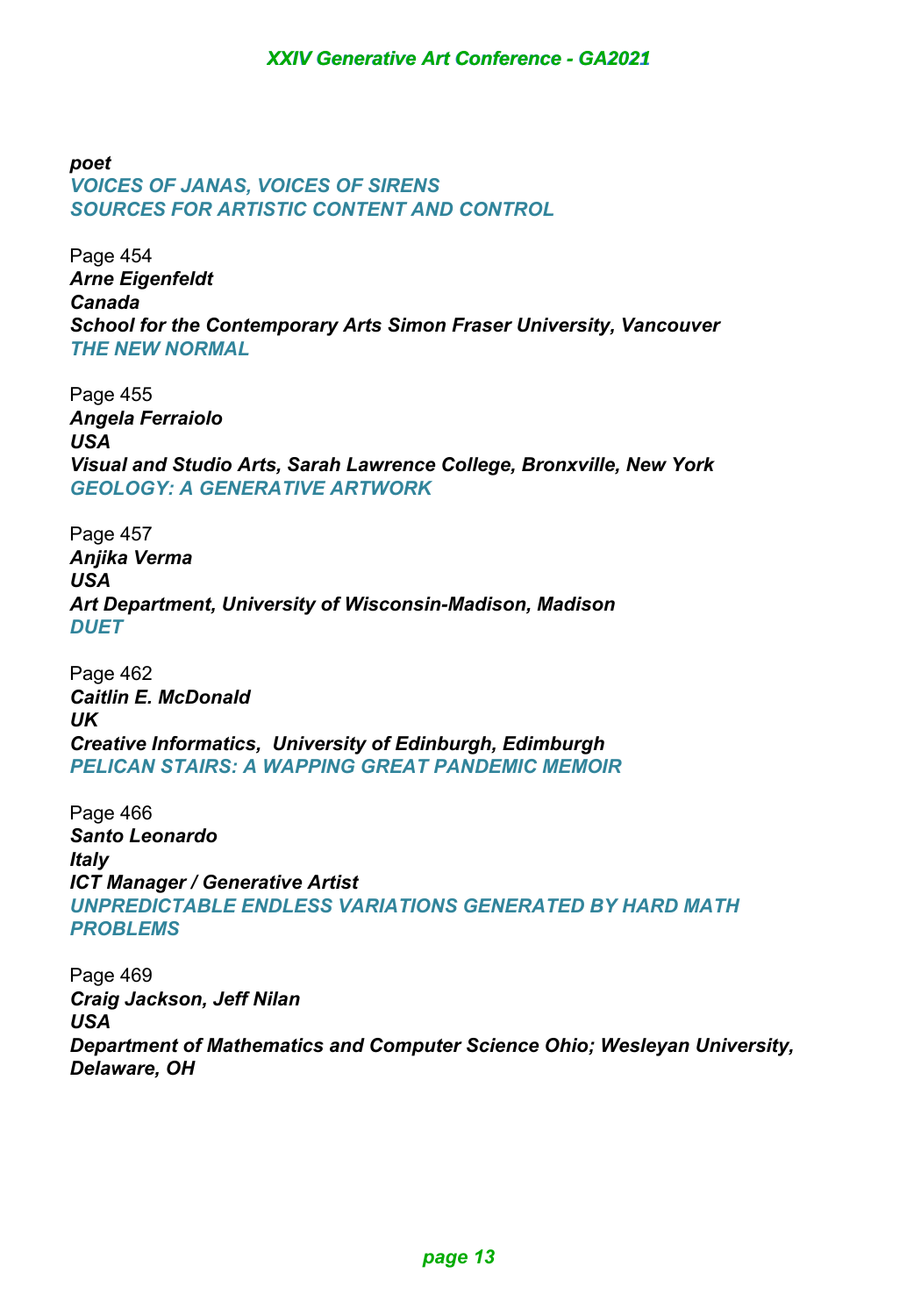## *DESCRIBING A COLLABORATIVE, INTERDISCIPLINARY UNDERGRADUATE COURSE ON GENERATIVE ART: PAST PRACTICE AND IDEAS FOR THE FUTURE*

Page 470 *Chad Eby USA School of Art and Visual Studies, University of Kentucky, Lexington, KY AUTOMATIC CITIES*

Page 471 *Binru Yang, Cody Tucker Germany Max Planck Institute of Colloids and Interfaces, ITECH University of Stuttgart TIME-FORM-PERFORMANCE -TESSELLATION DESIGN LAWS XXIV Generative Art Conference - GA2021<br>ABORATIVE, INTERDISCIPLINARY UNDE<br>ATIVE ART: PAST PRACTICE AND IDEAS<br>ual Studies, University of Kentucky, Lexin<br>cker<br>of Colloids and Interfaces, ITECH Univers<br>MANCE -TESSELLATION DE* 

Page 475 *Guillaume Rochais France ACCRA, Université de Strasbourg SIGNS (2018 - IN PROGRESS)*

Page 478 *Oday Qusay Abdulqader Alchalabi, Ashraf Ibrahem Alhafude Iraq Department of Architecture Engineering, College of Engineering, University of Mosul THE ADAPTIVE RE-USED OF THE HISTORICAL ORNAMENTS IN THE SPACE* 

Page 479 *Mark Zanter USA Marshall University, School of Music RETRACEMENTS*

Page 482 *Curtis L Palmer Canada Edmonton, Alberta HARDWARE, SOFTWARE & WETWARE LIMITS TO POPULATING INFINITE ZOOS*

Page 486 *Christine Ramsay Canada Department of Film, Faculty of Media, Art and Performance, University of Regina STUDIES IN ALUMINUM, STUDIES IN CLAY*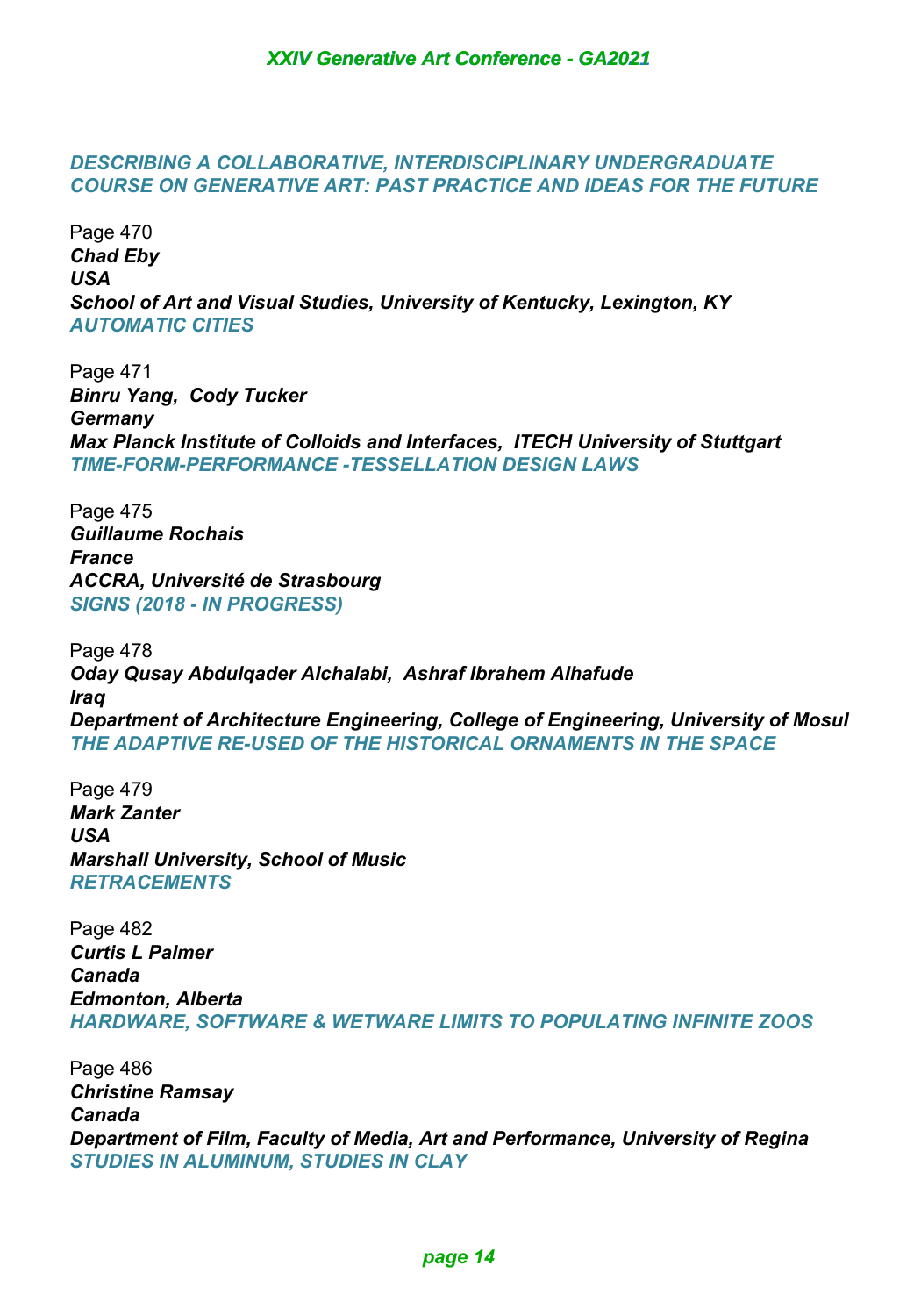Page 494 *Brenikou Greece Polytechnic of Patras , Department of Computer Engineering & Informatics , Hellas BASE POLYGONS ,TESSELLATIONS, APOPHENIA, PAREIDOLIA (WHAT IS "REAL" AND WHAT IS NOT ?)*

Page 501 *Maria Mannone Italy European Centre for Living Technology, Ca' Foscari University of Venice; Department of Mathematics and Computer Sciences, University of Palermo VENETIAN DISTORTING MIRRORS*

Page 546 *J.R. Chang USA Department of Art and Design, University of Delaware, Newark, Delaware [FISHTANK]*

Page 506 *Chin-En Keith Soo, Rowan Simmons New Zealand University of Waikato, Department of Design ebBe* 

Page 509 *Anna Ursyn, Stuart Smith USA Computer Graphics, Digital Media University of Northern Colorado, Computer Science and Music, U Mass, Lovell CITY RITUAL XXIV Generative Art Conference - GA2021*<br> *ZSSELLATIONS, APOPHENIA, PAREIDOLI*<br> *XDB WHAT IS NOT ?)*<br> *XIVING Technology, Ca' Foscari University*<br> *XIVING Technology, Ca' Foscari University*<br> *XIVIG MIRRORS*<br> *A Design, U* 

Page 510 *Andrea Wollensak, Brett Terry, Bridget Baird USA Connecticut College, New London, CT ENVIRONMENTAL CRITICAL ZONES: READING THE WRACK LINES*

Page 514 *Regina Bittencourt Chile Interdisciplinary Artist, Math Art, Santiago HENDEKA: MAKING ART USING MODULUS 11*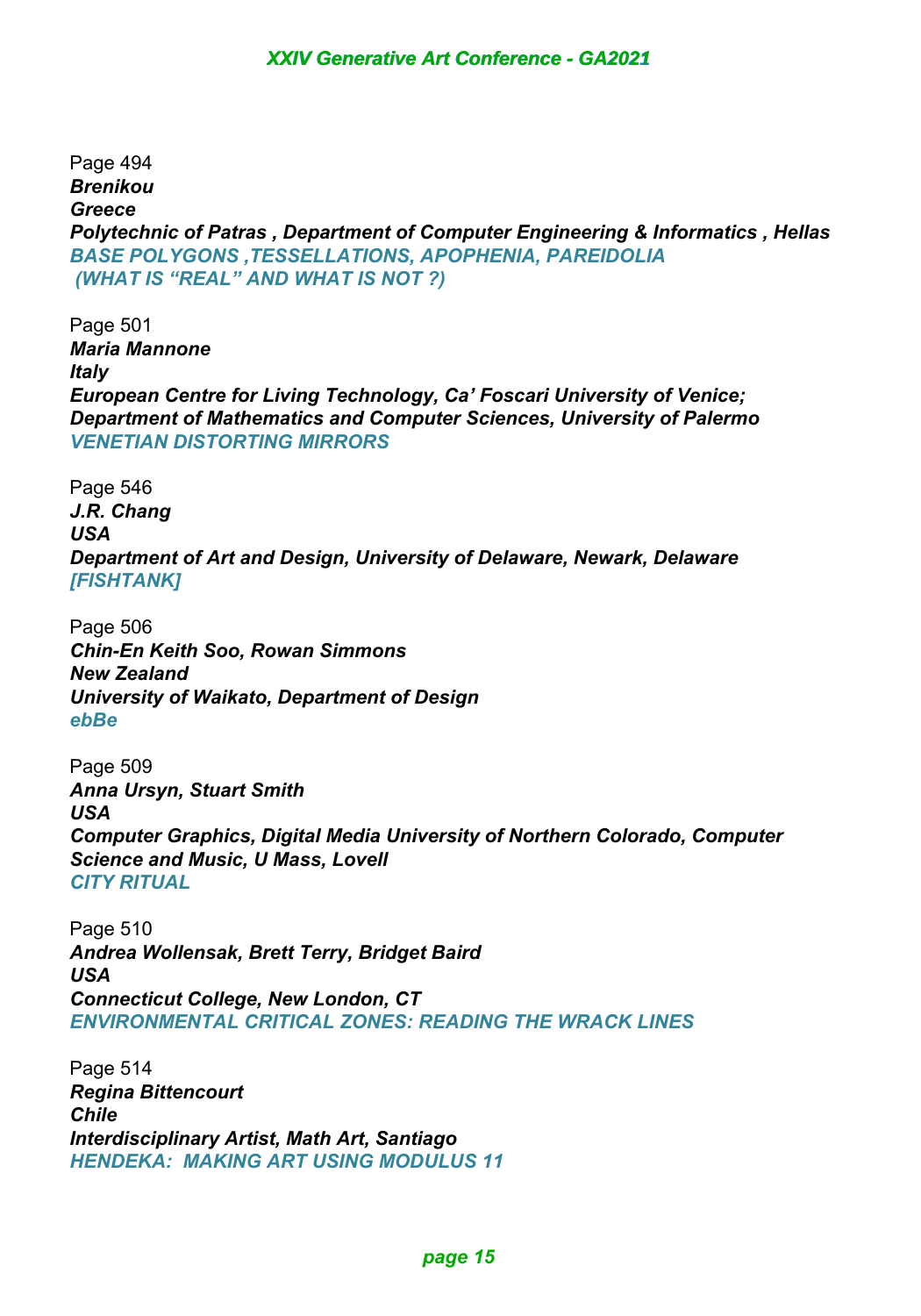Page 516 *Jim Bizzocchi Canada School of Interactive Arts and Technology, Simon Fraser University, Burnaby FLOW XXIV Generative Art Conference - GA2021*<br>*Arts and Technology, Simon Fraser Unive<br>Diniversity, Toronto<br>RATIVE MEDITATION ON THE GEOMETRY<br>page 16* 

Page 521 *David Bouchard Canada New Media, Ryerson University, Toronto HIGHWAYS, A GENERATIVE MEDITATION ON THE GEOMETRY OF INTERCHANGES*